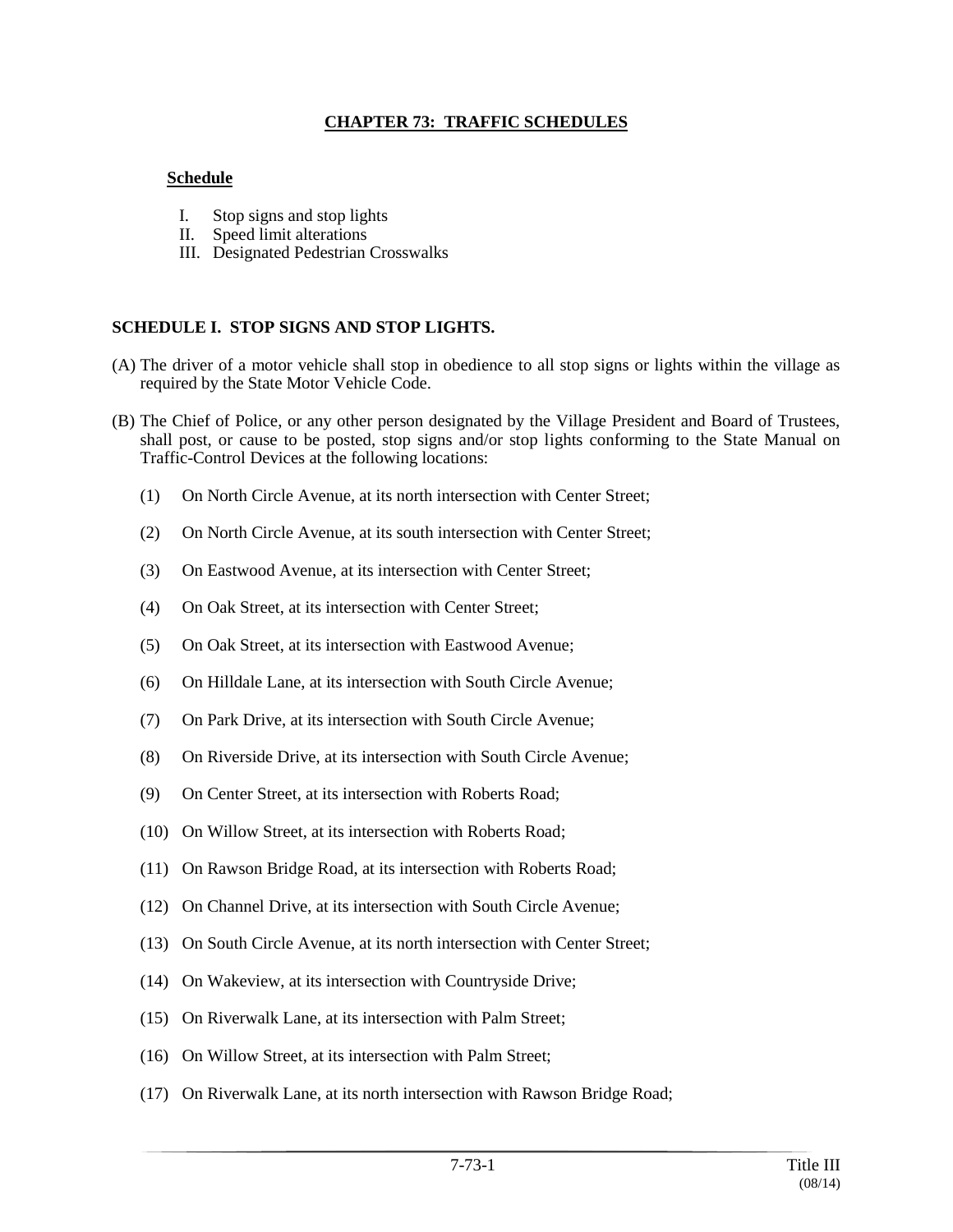- (18) On Garrison Circle, at its south intersection with Riverwalk Lane;
- (19) On Garrison Circle, at its north intersection with Riverwalk Lane;
- (20) On Manchester Lane, at its north intersection with Garrison Circle;
- (21) On Manchester Lane, at its south intersection with Garrison Circle;
- (22) On Camden Lane, at its intersection with Rawson Bridge Road;
- (23) On Riverwalk Lane, at its south intersection with Rawson Bridge Road;
- (24) On Farnsworth Circle, at its east intersection with Riverwalk Lane;
- (25) On Farnsworth Circle, at its west intersection with Riverwalk Lane;
- (26) On Farnsworth Circle, at its intersection with Normandy Lane;
- (27) On Normandy Lane, at its intersection with Farnsworth Circle;
- (28) On Farnsworth Circle, at its intersection with Center Street;
- (29) On Noble Parkway, at its intersection with Roberts Road;
- (30) On Wisteria Way, at its intersection with Darrell Road; and
- (31) On Wisteria Court, at its intersection with Wisteria Way.
- (Ord. 7-7-A, passed 1-19-2005) Penalty, see § 70.99

#### **SCHEDULE II. SPEED LIMIT ALTERATIONS.**

(A) By virtue of ILCS Ch. 625, Act 5, § 11-604, and the studies caused to be made by the Board of Trustees, the maximum speed limits for the zones of the streets as described in this schedule and signs giving notice thereof shall be erected as provided in this schedule:

| Name of Street or Highway | <b>Exact Limits of Zone</b> |                    | <b>Maximum Speed Limits</b> |
|---------------------------|-----------------------------|--------------------|-----------------------------|
|                           | <b>From</b>                 | To                 |                             |
| Rawson Bridge Road        | Roberts Road                | Arbor Village Road | $45$ mph                    |

(B) This schedule shall be in full force and effect from the date of its passage and publication, as defined by law.

(Ord. 7-10-C, passed 5-18-1994) Penalty, see § 70.99